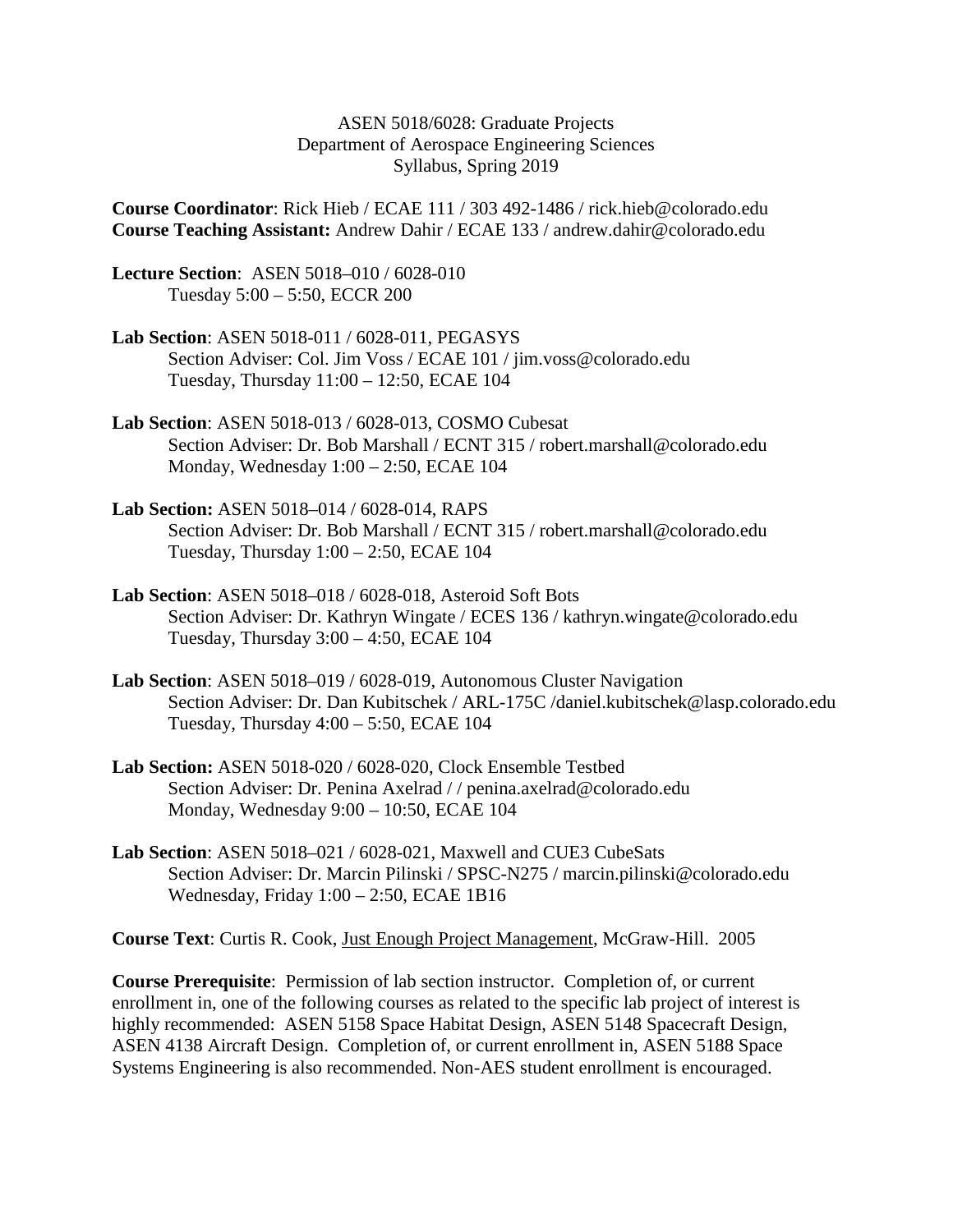Concurrent enrollment in ASEN 4018/28, Senior Design, is discouraged, but may be allowed with consent of the section instructor.

**Course Purpose**: The Graduate Projects two-semester course sequence is designed to expose graduate students to engineering project work through project management, systems engineering, and subsystem-level design and testing. Students will work on complex, hands-on projects related to the focus areas in the aerospace engineering sciences department: Aerospace Engineering Systems, Astrodynamics and Satellite Navigation Systems, Bioastronautics, and Remote Sensing, Earth and Space Sciences. Students completing this course series will be better prepared for the type of project work and team dynamics they will encounter in government and industry. Should the project team produce a viable commercial product, students will have the knowledge and opportunity to transition into an aerospace business incubator to commercialize those products. Graduate Projects is an option for MS students who choose to complete two semesters of work on an aerospace engineering project rather than write a thesis or conduct Independent Study to satisfy graduation requirements, and for PhD students who value this type of project experience to meet their coursework requirements.

**Course Objectives**: Students will be practiced in or at least exposed to the following areas.

Project Management and Systems Engineering Team project work in student groups Detailed requirements definition and design Formal presentations and design reviews Build, test and verification of an aerospace system Entrepreneurial possibilities for starting a company Intellectual property and technology transfer

**Course Grading:** The lab section professor and course coordinator will split grading responsibilities as described below.

*The lab section professor will determine 85% of the student's grade in the following areas:* 1) Presentations - clear and concise content and delivery

2) Documentation - quality engineering writing, delivered in accordance with deadlines

3) Peer evaluations - 3% from the first evaluation, 7% from the second

4) Faculty evaluation

5) Participation - hours reported, attendance

*\*more detailed grading rubrics for each section will be provided by the professor*

*The course coordinator will determine 15% of the student's grade in the following areas:* 1) Time sheet submission (4%)

0-1 late timecards: 4/4 2 late timecards: 3/4 3 late timecards: 2/4 4 late timecards: 1/4 4+ late timecards: 0/4

2) Lecture attendance/participation (4%)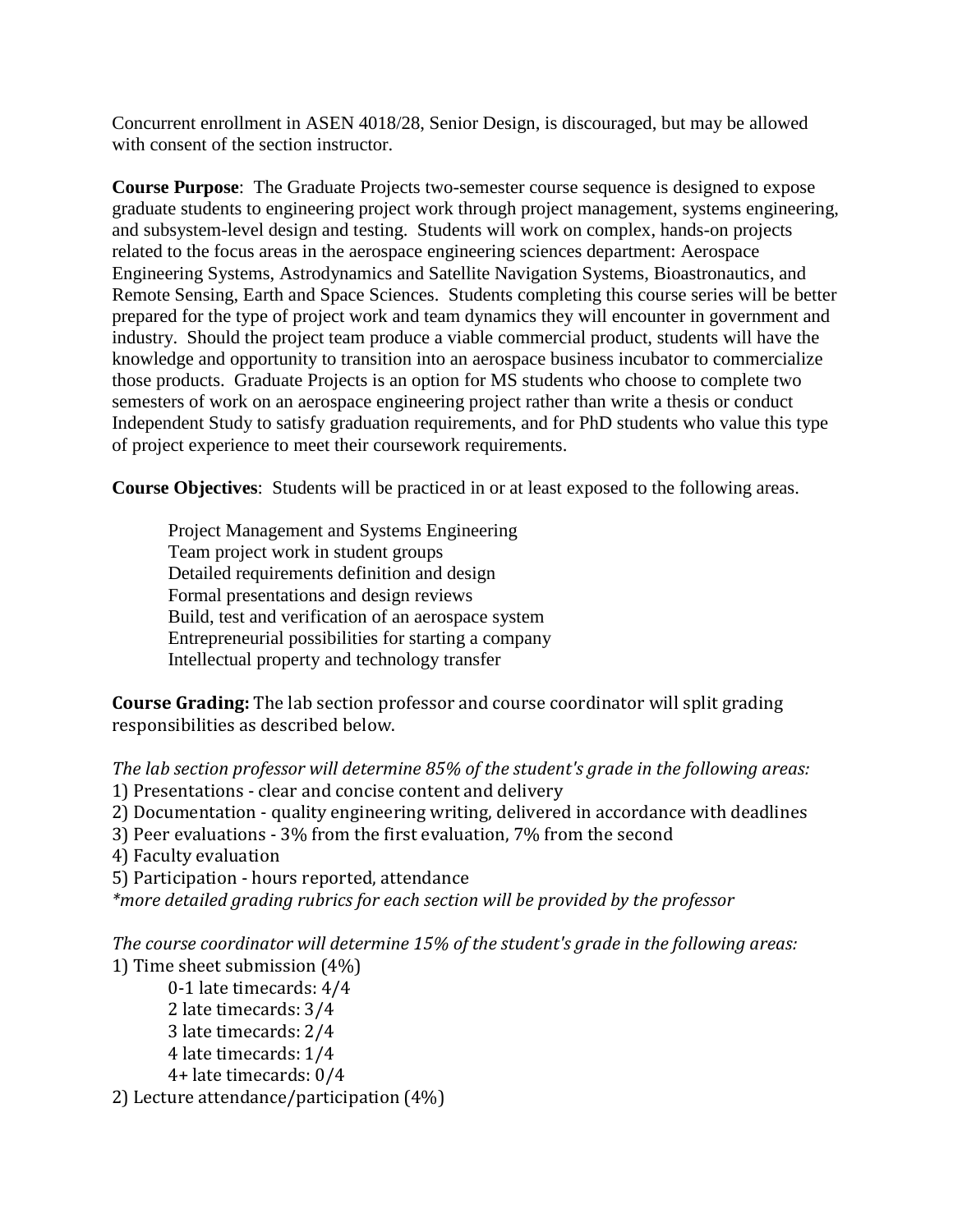0-1 missed lectures: 4/4 2 missed lectures: 3/4 3 missed lectures: 2/4 4 missed lectures: 1/4 4+ missed lectures: 0/4 3) Quiz(zes) (4%) 4) Peer evaluation submissions (2 throughout the semester) (2%) 0 late/missed peer evaluations: 2/2 1 late/missed peer evaluations: 1/2 2 late/missed peer evaluations: 0/2 5) Project Charter submitted on time (1%)

# **Accommodation for Disabilities**

If you qualify for accommodations because of a disability, please submit your accommodation letter from Disability Services to your faculty member in a timely manner so that your needs can be addressed. Disability Services determines accommodations based on documented disabilities in the academic environment. Information on requesting accommodations is located on the [Disability Services website.](http://www.colorado.edu/disabilityservices/students) Contact Disability Services at 303-492-8671 or [dsinfo@colorado.edu](mailto:dsinfo@colorado.edu) for further assistance. If you have a temporary medical condition or injury, see [Temporary Medical Conditions](http://www.colorado.edu/disabilityservices/students/temporary-medical-conditions) under the Students tab on the Disability Services website.

## **Classroom Behavior**

Students and faculty each have responsibility for maintaining an appropriate learning environment. Those who fail to adhere to such behavioral standards may be subject to discipline. Professional courtesy and sensitivity are especially important with respect to individuals and topics dealing with race, color, national origin, sex, pregnancy, age, disability, creed, religion, sexual orientation, gender identity, gender expression, veteran status, political affiliation or political philosophy. Class rosters are provided to the instructor with the student's legal name. I will gladly honor your request to address you by an alternate name or gender pronoun. Please advise me of this preference early in the semester so that I may make appropriate changes to my records. For more information, see the policies on [classroom behavior](http://www.colorado.edu/policies/student-classroom-and-course-related-behavior) and the [Student Code of](http://www.colorado.edu/osccr/)  [Conduct.](http://www.colorado.edu/osccr/)

# **Honor Code**

All students enrolled in a University of Colorado Boulder course are responsible for knowing and adhering to the Honor Code. Violations of the policy may include: plagiarism, cheating, fabrication, lying, bribery, threat, unauthorized access to academic materials, clicker fraud, submitting the same or similar work in more than one course without permission from all course instructors involved, and aiding academic dishonesty. All incidents of academic misconduct will be reported to the Honor Code [\(honor@colorado.edu\)](mailto:honor@colorado.edu); 303-492-5550). Students who are found responsible for violating the academic integrity policy will be subject to nonacademic sanctions from the Honor Code as well as academic sanctions from the faculty member. Additional information regarding the Honor Code academic integrity policy can be found at the [Honor Code](https://www.colorado.edu/osccr/honor-code)  [Office website.](https://www.colorado.edu/osccr/honor-code)